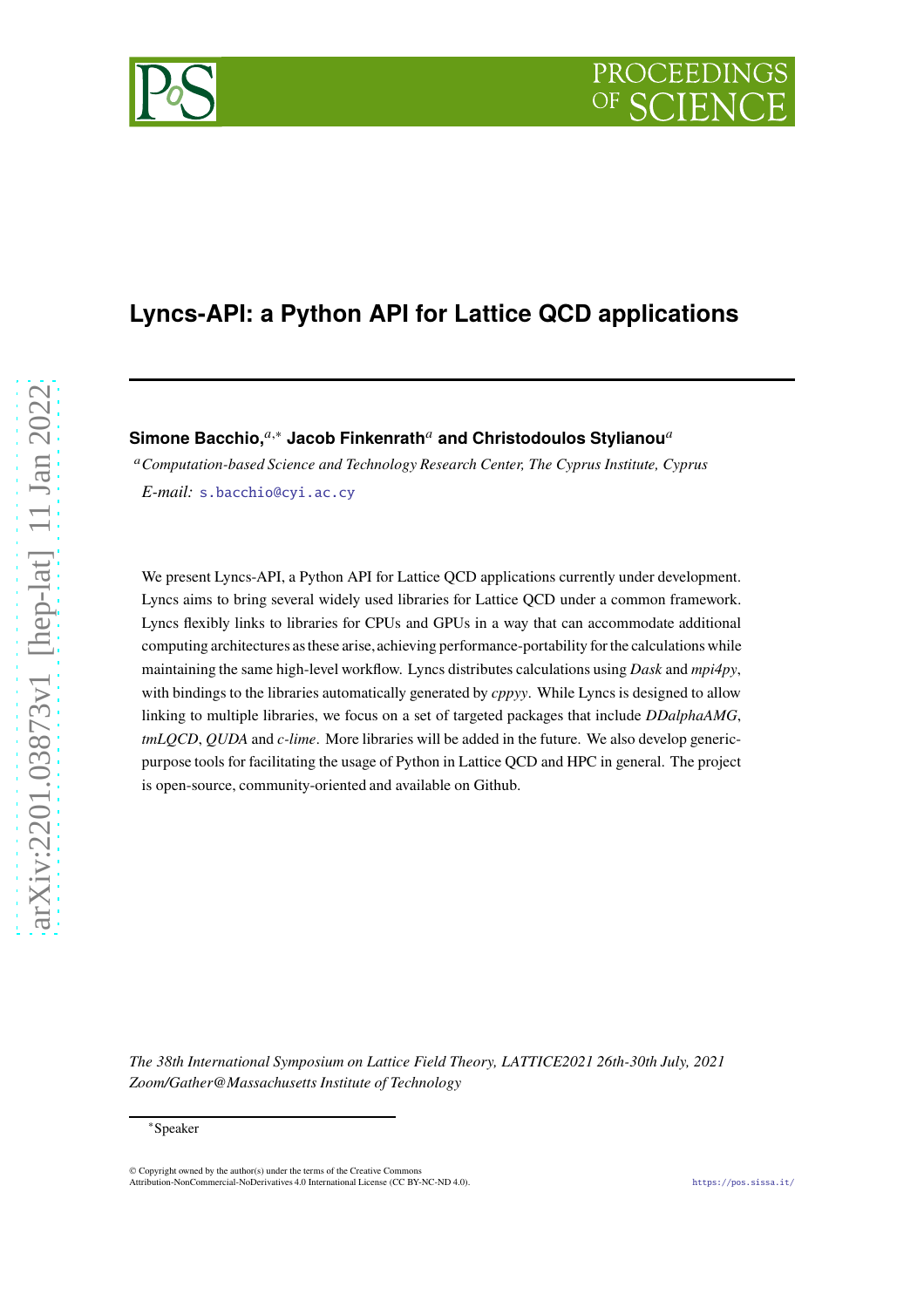## **Contents**

| 1 |                               | <b>Introduction</b>                          | $\overline{2}$      |
|---|-------------------------------|----------------------------------------------|---------------------|
|   | $1.1\,$                       | Related works in Lattice QCD                 | 3                   |
|   | 1.2                           | Overview of related Python packages          | 3                   |
| 2 |                               | <b>Overview of the Lyncs-API</b>             | $\overline{\bf{4}}$ |
|   | 2.1                           | Statement of purpose                         | 4                   |
|   | 2.2                           | Design and structure                         | 5                   |
|   |                               | Generic purpose tools<br>2.2.1               | 5                   |
|   |                               | 2.2.2<br>Interfaces to Lattice QCD libraries | 6                   |
|   |                               | 2.2.3<br>High-level tools for Lattice QCD    | 6                   |
| 3 | <b>Implementation details</b> |                                              |                     |
|   | 3.1                           | Interfaces to libraries                      | 6                   |
|   |                               | Automatic bindings with cppyy<br>3.1.1       | $\overline{7}$      |
|   |                               | 3.1.2<br>Examples                            | 8                   |
|   | 3.2                           | Parallel computing with Dask and MPI         | 9                   |
|   | 3.3                           | Simplified parallel IO in Python             | 9                   |
| 4 |                               | <b>Conclusions and future plans</b>          | 10                  |

## <span id="page-1-0"></span>**1. Introduction**

Three keywords in High-Performance Computing (HPC) are Performance, Portability and Productivity, known as the three "P". Performance is commonly the main focus of Lattice QCD applications, which achieve scalability and high-performance on major computing architectures. Portability and productivity, instead, are new emerging requirements, usually sacrificed at the cost of performance and fast development, but recently widely chased in response to the new challenges arising in HPC. In this work, we introduce the Lyncs-API, a new community effort whose goal is to achieve the three "P" by developing a Python framework for Lattice QCD calculations. In particular, we aim to portability and productivity by designing a framework that, respectively, (i) can achieve high-performance on the largest HPC systems and (ii) is flexible, user-friendly, with a clean API and can be easily integrated with other tools as well.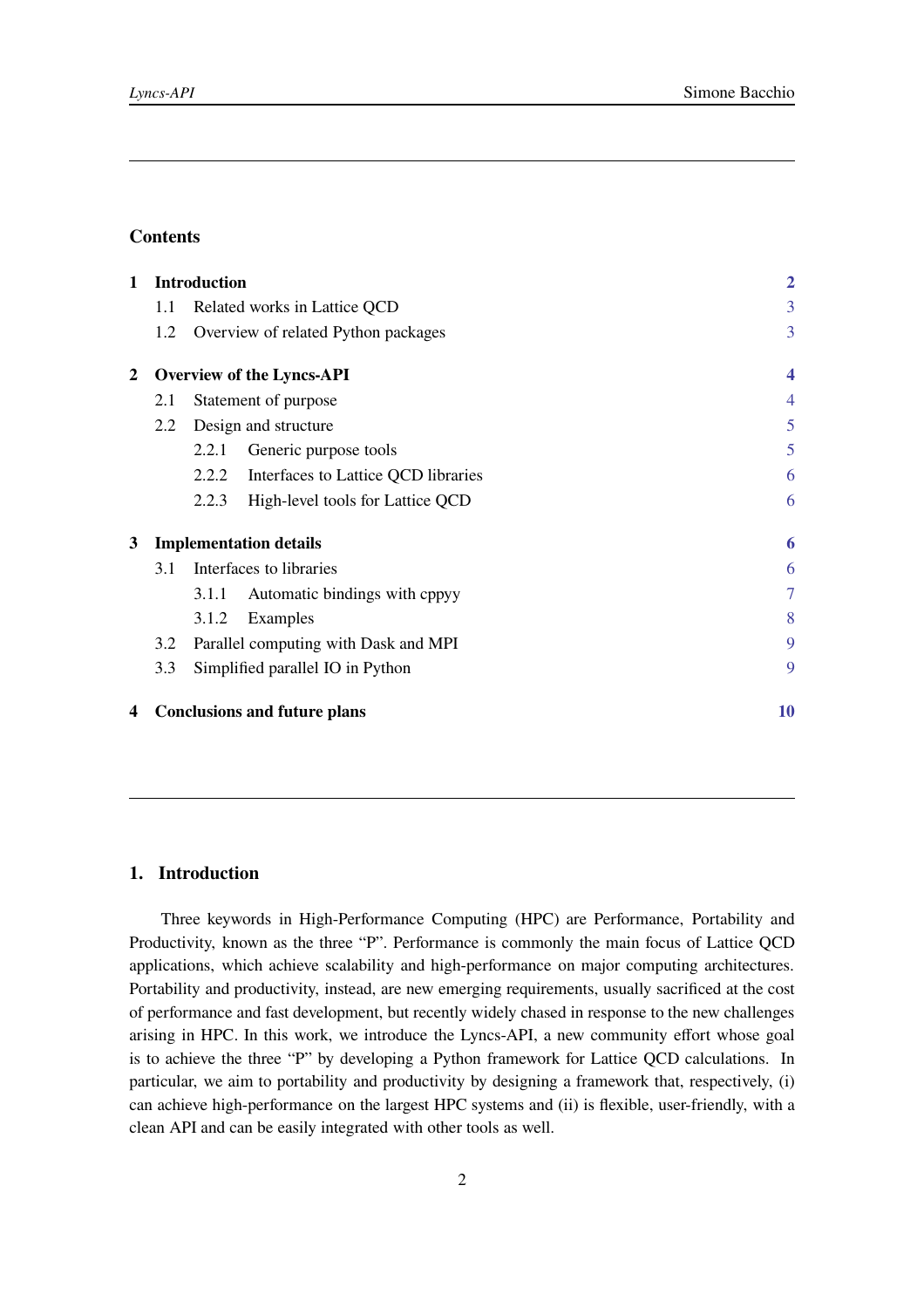## <span id="page-2-0"></span>**1.1 Related works in Lattice QCD**

Recently, significant efforts towards portability are being made by developers of various libraries for Lattice QCD. For example, the QUDA library [\[1](#page-9-1)] is implementing various backends for extending its employment on GPUs made by other manufacturers than NVIDIA, such as AMD or Intel [\[2\]](#page-9-2). And the Grid library, whose development focused on achieving portability on CPU architectures [\[3](#page-9-3)], has been also implementing GPU support [\[4\]](#page-9-4). There are a handful of more examples where the lattice QCD community is either extending or developing new software for adapting to the diversity of computing architectures available nowadays. The Lyncs-API is in its way different from these efforts by not implementing directly Lattice QCD kernels but relying on the availability of libraries for providing high-coverage on tools, portability and performance. Indeed, one of its main goals is to bring several widely used libraries for Lattice QCD under a common framework and involve a large community.

On the other hand, productivity is probably the least satisfied feature by Lattice QCD software and it is also the most challenging to achieve. Indeed, most libraries often lack of user-friendliness, flexibility and backwards-compatibility making them difficult to be integrated in applications and also interact between each other. The Lyncs-API, instead, has productivity as its main focus. It is the reason behind the choice of Python as high-level programming language and most of its features are inspired by the impressive achievements of the Python community in this direction. A compatible effort is being made by the Grid Python Toolkit (GPT) [\[5](#page-10-0)] which provides a Python interface and Python bindings for Grid. We foresee the usage of GPT in the future for interfacing to the Grid library.

## <span id="page-2-1"></span>**1.2 Overview of related Python packages**

In recent years, Python has become the most used programming language in data science. This is thanks to its strong community and many successful applications, e.g. in machine learning. The employment of Python in HPC, instead, is limited but growing and there is a number of tools meant to support it. In the following we will provide an brief overview of key packages used by the Lyncs-API, which facilitate the usage of Python in HPC.

- <span id="page-2-2"></span>[Numpy](https://pypi.org/project/Numpy) [\[6](#page-10-1)] is the most well-known Python package. It offers performant implementations of multidimensional array operations and it defines a standard employed by many other packages.
- <span id="page-2-3"></span>[CuPy](https://pypi.org/project/CuPy) [\[7](#page-10-2)] is an implementation of Numpy-compatible multi-dimensional array operations on GPUs using CUDA. It supports multiple devices and Just-In-Time (JIT) compilation of kernels. Experimentally, it also supports AMD GPUs using ROCm.
- <span id="page-2-4"></span>[cppyy](https://pypi.org/project/cppyy) [\[8](#page-10-3)] is an automatic, run-time, Python-C++ bindings generator, for calling C/C++ from Python and Python from C++. Libraries are required to be compiled as shared objects and bindings are generated automatically by parsing the header files. The run-time generation enables detailed specialization for higher performance, lazy loading, Python-side crossinheritance and callbacks for working with C++ frameworks (e.g. template instantiation).
- <span id="page-2-5"></span>[mpi4py](https://pypi.org/project/mpi4py) [\[9\]](#page-10-4) (MPI for Python) provides Python bindings for the Message Passing Interface (MPI) standard with an object oriented interface resembling MPI-2 C++. Since version 3.1.0, it supports GPUDirect RDMA (GDR) communications with GPU-aware MPI implementations.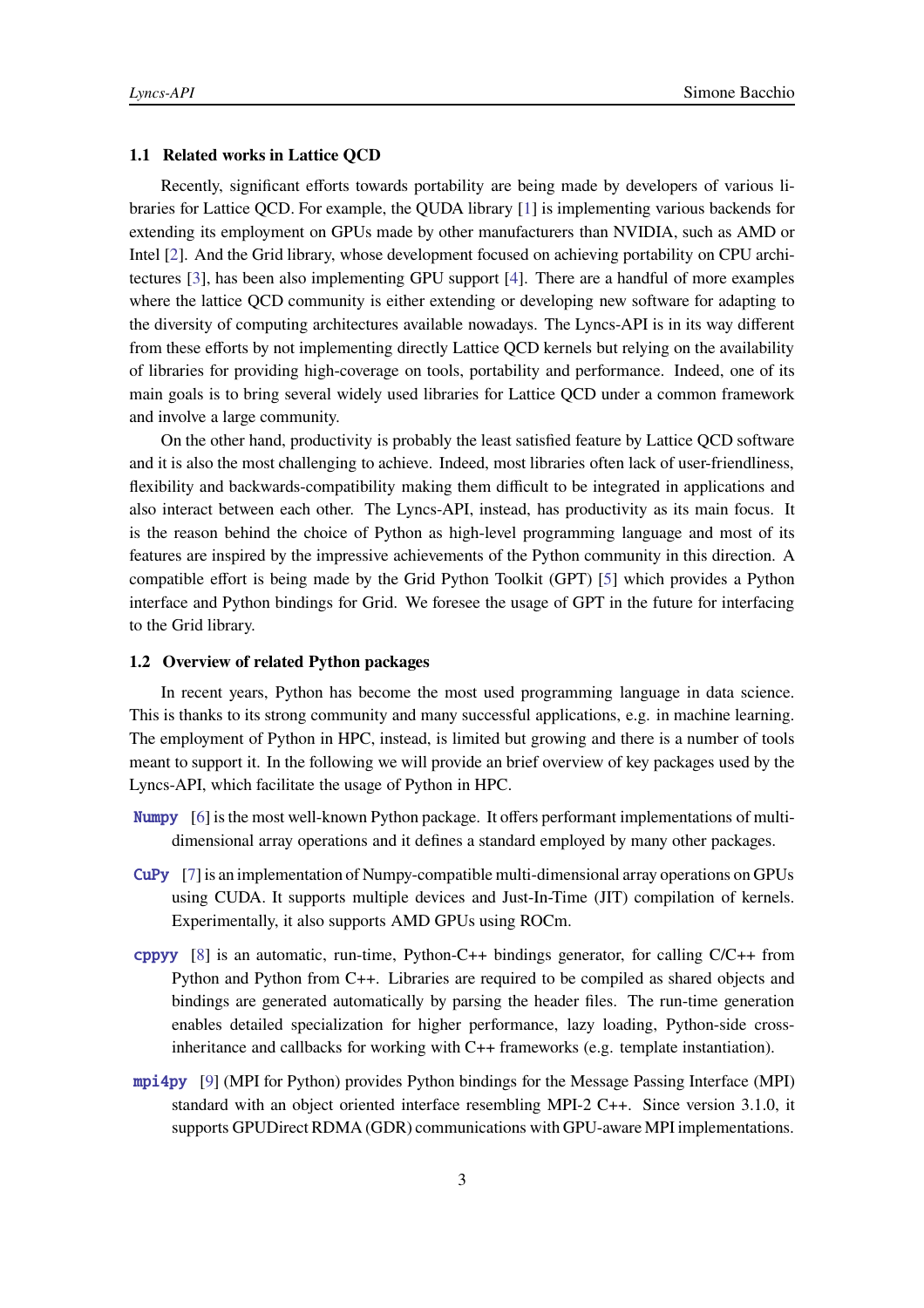- <span id="page-3-3"></span>[h5py](https://pypi.org/project/h5py) [\[10\]](#page-10-5) implements a Python interface for the HDF5 library and file format. It efficiently supports all features of the HDF5 standard, including parallel IO.
- <span id="page-3-2"></span>[Dask](https://pypi.org/project/Dask) [\[11\]](#page-10-6) provides a Python API for data- and task-parallelism. It supports distributed Numpy arrays via domain decomposition and uses a centralized scheduler for managing multiple workers. Another focus of the package is remote data representation via *futures*.
- [Numba](https://pypi.org/project/Numba) [12] is an open source JIT compiler that translates a subset of Python and NumPy code into performant machine code. It supports various CPU and GPU architectures and, respectively, [Numpy](#page-2-2) and [CuPy](#page-2-3) arrays. It also supports caching or Ahead-of-Time (AOT) compilation for avoiding repeated overheads during run-time.

#### <span id="page-3-0"></span>**2. Overview of the Lyncs-API**

In the following we provide an overview of the Lyncs-API, focusing on its scope, design and structure. The package as a whole is currently under development and some features described below might be missing or incomplete. Others instead have reached a stable state. In this section we will not discuss implementation status but we will provide a time-agnostic description of the project valid in the future. Implementation details are given in the following section.

#### <span id="page-3-1"></span>**2.1 Statement of purpose**

The Lyncs-API aims to provide a complete framework for performing Lattice QCD calculations using the Python programming language. The project is community-oriented, open source and welcomes contributions. Its motivations and purpose are the following:

- **To create a productive, user-friendly and ease-to-use framework for Lattice QCD calculations.** Python is chosen as top-level programming language for implementing the API and it is used for driving and deploying calculations. All computational kernels, instead, are executed by compiled software and libraries developed in C/C++.
- **To achieve performance and portability on HPC computing architectures by interfacing to major libraries for Lattice QCD.** Many libraries are targeted in order to reach highcoverage on tools and performance-portability. Moreover many implementations of the same kernels allow for crosschecks and performance benchmarks. Interfaces to open-source and free-to-use libraries are welcome and the project aims to involve the whole community.
- **To target multitasking, modular computing and resiliency.** The high-level framework is designed to drive calculation on vast partitions of HPC systems beyond scalability of single kernels. This is done via multitasking as a mean to seamlessly increase scalability of applications, to deploy computations simultaneously on partitions with different architectures, i.e. modular computing, and to allow for calculations to proceed in the event of node failure having more nodes at disposal and data duplicates, i.e. resiliency.
- **To follow high-standards in community software development.** We employ version control, unit-testing targeting high-coverage, backwards compatibility, linting, code formatting,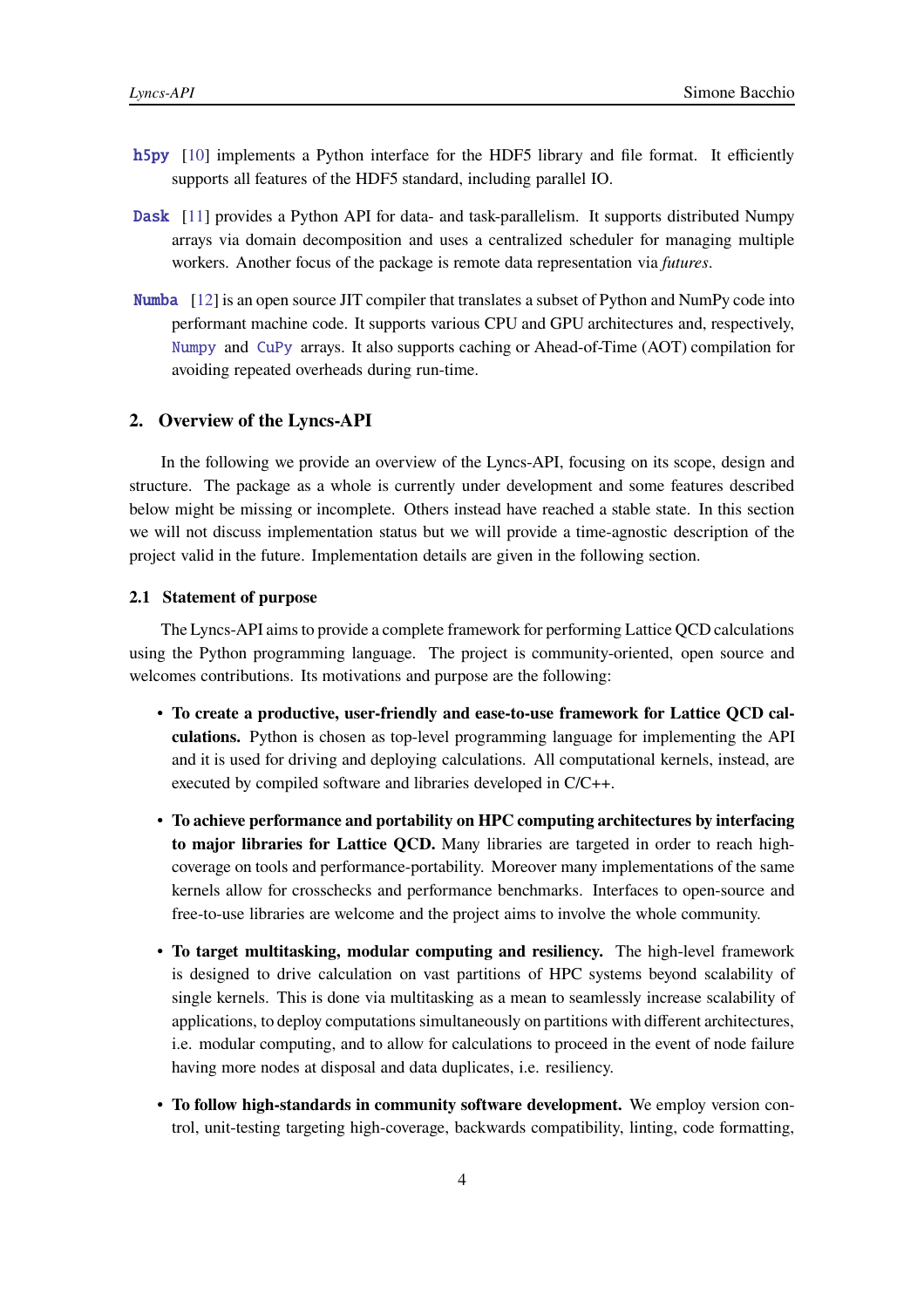issues tracking and updated documentation. We publish on GitHub and use GitHub Actions for Continuous Integration and Deployment (CI/CD). Packages are distributed on the Python Packaging Index (PyPI) and can be installed via pip. Code coverage is tracked in the implementation and new tests are implemented for new functionalities.

#### <span id="page-4-0"></span>**2.2 Design and structure**

The Lyncs-API is designed upon a modular structure in order to separate concerns of different modules and maintain their implementation and deployment independent from each other as much as possible. All modules together aim to provide a complete Python framework for Lattice QCD calculations but, on the other hand, they can be used separately within other Python projects allowing for easy code reuse. The modules are developed and deployed independently. We use version control for tracking changes in the software stack and update setup requirements appropriately to ensure that packages point to the correct versions of their dependencies. All packages are collected on the [GitHub organization](https://github.com/Lyncs-API)<sup>[1](#page-4-2)</sup> with description and documentation in the respective README files and overview on the [online webpage](https://lyncs-api.github.io)[2](#page-4-3).

The current structure of packages in the Lyncs-API can be divided in three categories: (i) generic purpose tools, (ii) interfaces to Lattice QCD libraries, and (iii) high-level tools for Lattice QCD calculations. In the first category we find a variety of generic purposes packages that could be also used outside Lattice QCD applications. In the second category we have a number of interfaces to Lattice QCD libraries providing a "Pythonization" of their functions/classes resembling as close as possible the library itself. And in the last category we find high-level modules for lattice QCD calculations that provide end-user functionalities based on the low-level packages in the previous categories. More details on the package structure are given in the following sub-sections.

#### <span id="page-4-1"></span>**2.2.1 Generic purpose tools**

Part of the Lyncs-API are a number of packages that provide generic purpose tools whose development has been needed in constructing the API itself. Briefly, we have (i) [lyncs\\_setuptools](https://github.com/Lyncs-API/lyncs.setuptools), which provides setup-level functionalities and developer tools including support for CMake; (ii) [lyncs\\_utils](https://github.com/Lyncs-API/lyncs.utils), which is a collection of small and independent functionalities that recur widely in the implementation of all packages; (iii) [lyncs\\_cppyy](https://github.com/Lyncs-API/lyncs.cppyy), which provides a wrapping layer on top of [cppyy](#page-2-4) for simplifying its usage when interfacing to libraries (more details in Section [3.1.1\)](#page-6-0); (iv) [lyncs\\_mpi](https://github.com/Lyncs-API/lyncs.mpi) with tools for MPI using [mpi4py](#page-2-5) and in combination with [Dask](#page-3-2) ; and lastly we have two major packages, lyncs\_io and lyncs\_field, described in the following.

[lyncs\\_io](https://github.com/Lyncs-API/lyncs.io) aims to provide an all-inclusive framework for IO in Python. It responds to the necessity of missing tools for parallel IO and user-friendliness in various file formats. Therefore it implements a very simple interface with two main functionalities, load and save; it supports various file formats and, where possible, parallel IO for domain decomposed arrays. Additionally, it also implements file formats that are common in Lattice QCD as, for instance, the Lattice QCD Interchange Message Encapsulation (LIME). More details are given in Section [3.3.](#page-8-1)

<sup>1</sup><https://github.com/Lyncs-API>

<span id="page-4-3"></span><span id="page-4-2"></span><sup>2</sup><https://lyncs-api.github.io>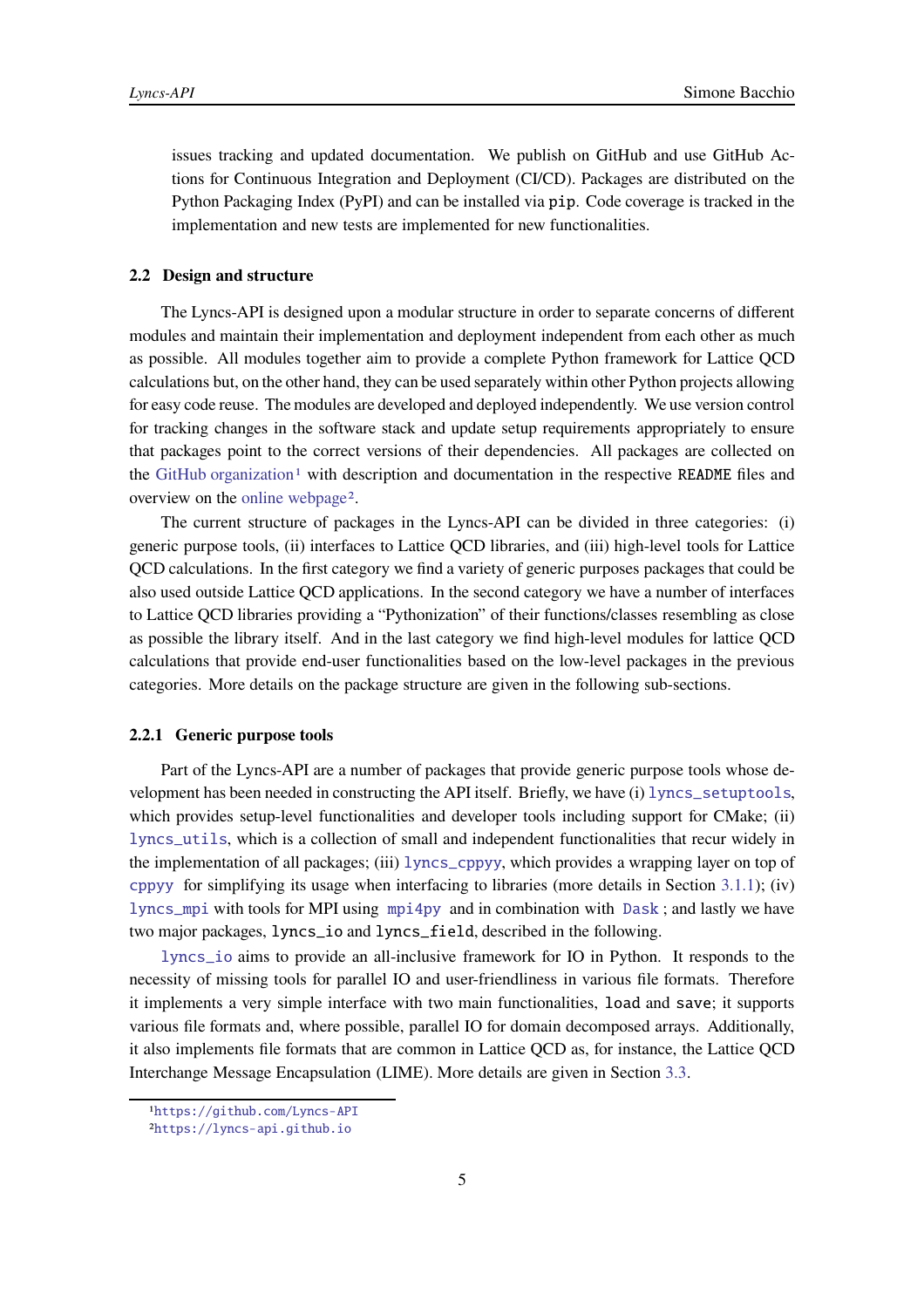[lyncs\\_field](https://github.com/Lyncs-API/lyncs.field)[3](#page-5-4) provides a set of meta-classes for abstraction of properties of multi-dimensional arrays and tensor fields. Indeed, an issue when interfacing to various libraries is the variety of formats and conventions used for storing the data. Especially in Lattice QCD, many choices can be made in ordering the axis, whether using a checkerboard splitting, how to store the halos, etc. With lyncs\_field one can easily track information on the properties of arrays and seamlessly convert from a standard to another. [Numpy](#page-2-2) and [CuPy](#page-2-3) are the default backends for array's operations on CPU and GPU architectures, respectively, but also any Numpy-compatible backend is supported.

## <span id="page-5-0"></span>**2.2.2 Interfaces to Lattice QCD libraries**

A major task of the Lyncs-API is to provide Python interfaces to a wide range of libraries. Within the scope of the Lyncs-API is to target both, cutting-edge software packages as well as legacy software, in order to achieve on one side high-coverage on tools and performance-portability as well on the other to perform crosschecks and benchmarks ensuring continuity in the developments. Currently the number of interfaces is limited to [lyncs\\_DDalphaAMG](https://github.com/Lyncs-API/lyncs.DDalphaAMG), [lyncs\\_quda](https://github.com/Lyncs-API/lyncs.quda), [lyncs\\_tmLQCD](https://github.com/Lyncs-API/lyncs.tmLQCD) and [lyncs\\_clime](https://github.com/Lyncs-API/lyncs.clime) that interface respectively to [DDalphaAMG](https://github.com/sbacchio/DDalphaAMG) [\[13](#page-10-7)], [QUDA](https://github.com/lattice/quda) [\[14](#page-10-8)], [tmLQCD](https://github.com/etmc/tmLQCD) [\[15](#page-10-9)] and [c-lime](https://usqcd-software.github.io/c-lime/)[4](#page-5-5). The interfaces follow as closely as possible the structure of the libraries in order to simplify their implementation and to remain familiar to users of the library itself. Major differences may appear when libraries are not object-oriented. We expect in the future to increase significantly the list of targeted libraries while enlarging the community. More details on the interfaces are given in Section [3.1](#page-5-3) with examples in Section [3.1.2.](#page-7-0)

#### <span id="page-5-1"></span>**2.2.3 High-level tools for Lattice QCD**

Apart from interfaces to libraries, all other tools for Lattice QCD are expected to be on the top level only. Here we find generic APIs, abstraction of common workflows and applications. For instance, we have implemented tools for Hybrid Monte-Carlo (HMC) in [lyncs\\_hmc](https://github.com/Lyncs-API/lyncs.hmc) and we aim to provide a complete end-user API in [lyncs](https://github.com/Lyncs-API/lyncs) . Unfortunately, this is currently in an early development stage and we do not have a complete list of packages yet.

## <span id="page-5-2"></span>**3. Implementation details**

As typical when developing high-level software, the design of the Lyncs-API proceeded topdown while its implementation is proceeding bottom-up. For this reason, not all features described in the previous section are available, but, on the other hand, the modular structure of the Lyncs-API allows for most of the developed components to be used as stand-alone packages. Hereafter we provide implementation details on key components with examples.

## <span id="page-5-3"></span>**3.1 Interfaces to libraries**

All packages that interface to libraries implement the following procedure:

1. Library's source-code is cloned during installation from its online repository targeting a chosen release (or *commit*). We fix the latter, because most libraries do not ensure backward

<sup>3</sup>currently under development

<span id="page-5-5"></span><span id="page-5-4"></span><sup>4</sup><https://usqcd-software.github.io/c-lime/>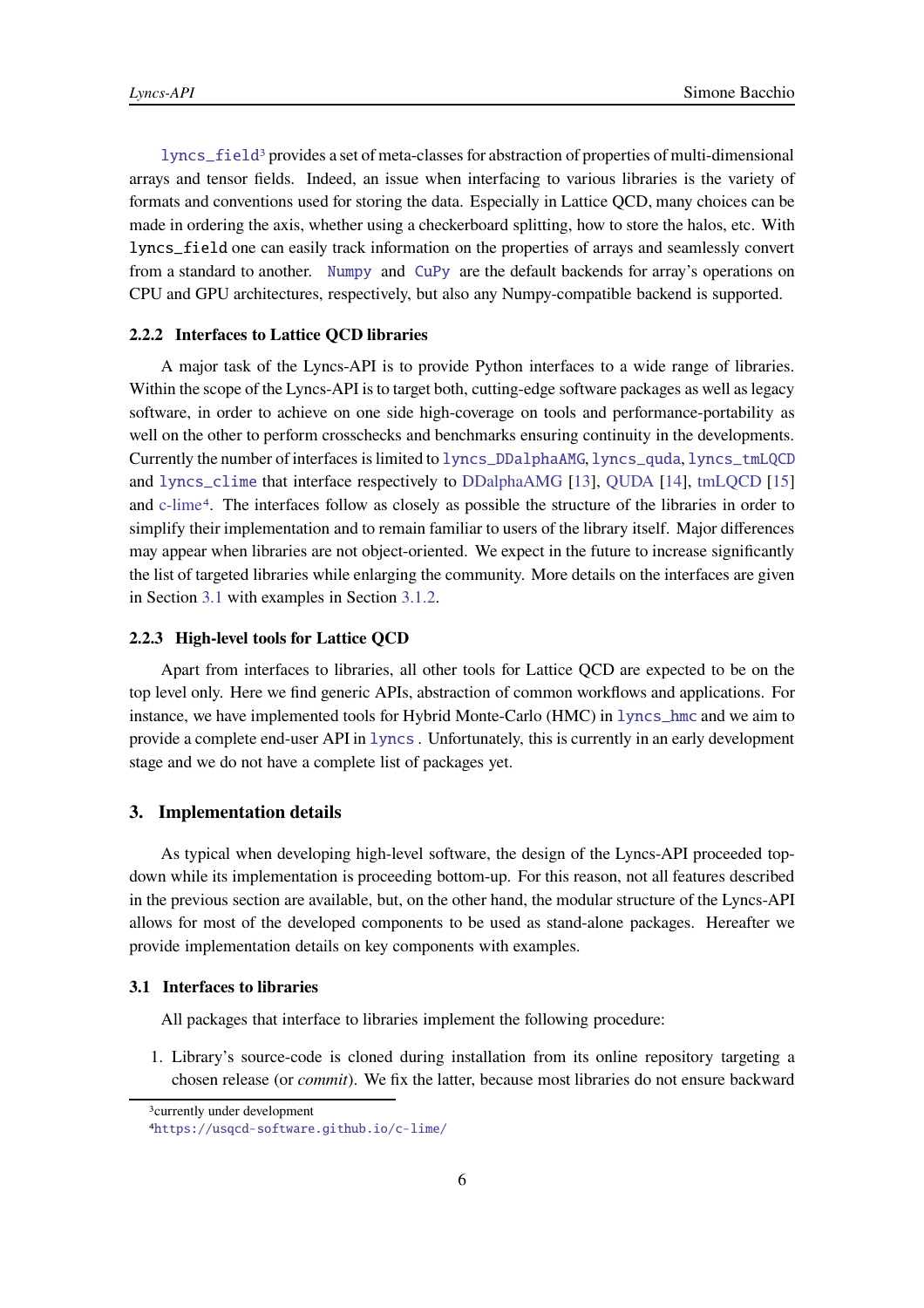compatibility and/or stability. Update of the library's release is done on a regular basis after respectively updating the interface and testing all functionalities.

- 2. Patches to the source-code are applied where needed and they are distributed within the interface repository. Patches either fix installation or execution issues, e.g. enabling compilation of the library as shared-object or exposing more features in the interface.
- 3. The above items, compilation and installation of the library are managed by CMake. Indeed, libraries are not compiled AOT and are not distributed as Python *wheels* for optimization purposes. The installation of the package, including the execution of CMake, follows the default Python procedure with setup script in setup.py that can be installed via pip.
- 4. Python bindings are automatically generated via [cppyy](#page-2-4) using our wrapper [lyncs\\_cppyy](https://github.com/Lyncs-API/lyncs.cppyy), which simplifies its usage with some additional features (see [3.1.1\)](#page-6-0).
- 5. A uniform and well documented Python interface is created for key features of the library resembling its structure. Data conversion and input validation are also part of this step, using typical Python features in data management and error handling.
- 6. Unit-testing and high-coverage of the interfaced functionalities is reached. Functions are tested for many lattice sizes, parallel partitioning, data formats, floating precision, etc. sometimes finding issues and providing feedbacks for the developers of the library itself.

## <span id="page-6-0"></span>**3.1.1 Automatic bindings with cppyy**

Giving more details on the fourth step, [cppyy](#page-2-4) automatically generates Python bindings for C/C++ libraries by parsing header files and loading the compiled library at run-time as a shared object. By collecting information on the signature of functions and classes in the headers, it can then allocate appropriately memory, manage data, call functions, convert Python objects to inputs and vice versa for outputs. This process is based on Cling [\[16](#page-10-10)], an interactive C++ interpreter, built on the top of LLVM and Clang libraries with specific Python functionalities provided by cppyy. The package also supports JIT compilation of C++ templates and headers-only implementations. The standard API of [cppyy](#page-2-4) provides two functions for this purpose include and load\_library. In [lyncs\\_cppyy](https://github.com/Lyncs-API/lyncs.cppyy) we use an object-oriented approach representing the library as a class. For example,

```
from lyncs_cppyy import Lib
lib = Lib(header="quda.h", library="quda", namespace="quda")
```
the above can be used to load e.g. quda and access its functionalities as attributes/methods of the lib object. Additional features compared to cppyy is the usage of a default *namespace*, lazy instantiation (loading the library at its first use), definition and access to macros. Additional remarks on using [cppyy](#page-2-4) compared other standard approaches are

• **Resiliency to changes:** since interfaces are not compiled AOT, all functionalities not affected by changes are operative and usable. Any issue will appear at run-time. This is on one side an advantage when transiting from a version of a library to another, but on the other interfaces require full coverage for catching any broken features.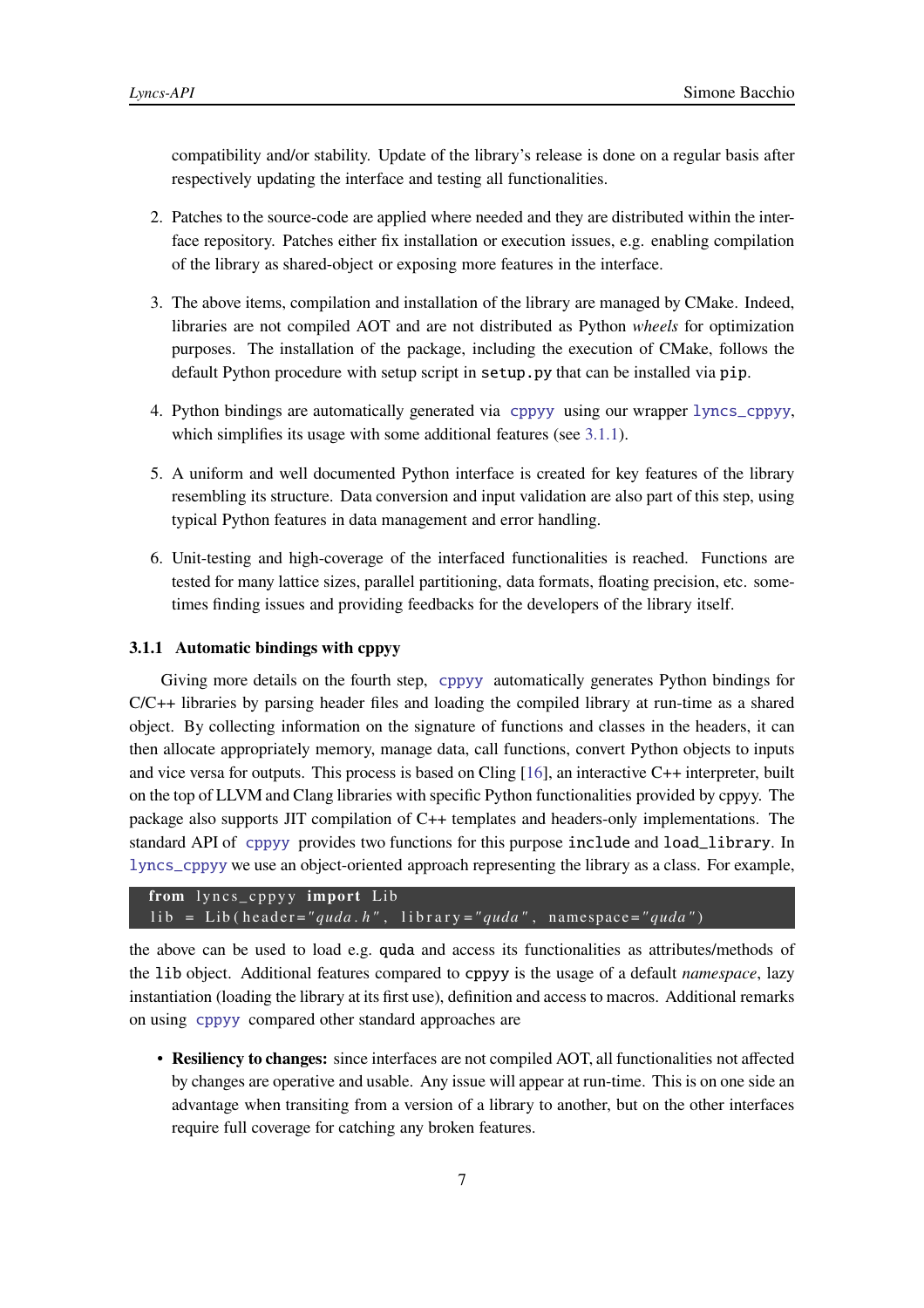- **Error tolerance:** in connection to the above, [cppyy](#page-2-4) is error tolerant and allows for the usage of "try/except" when calling functions or instantiating classes. This is useful for supporting multiple versions of libraries and easily addressing changes. Moreover, cppyy can also convert abortive signals, e.g. segmentation faults, into Python exceptions avoiding to interrupt execution and easily debug software.
- **Class cross-inheritance:** another very useful feature is cross-inheritance of C++ classes in Python allowing the latter to be called by C++. Indeed, method overloading and virtual method overriding are fully supported.

## <span id="page-7-0"></span>**3.1.2 Examples**

Hereafter we provide two examples for computing the inverse of the Dirac operator using Lyncs' interfaces.

```
import lyncs_quda as quda
from mpi4py import MPI
# Creating a Cart. comm via MPI
lattice = [4, 4, 4, 4]\text{process} = [2, 2, 1, 1]comm = MPI .COMM_WORLD
comm = comm. Create\_cart ( process)# Creating a random gauge field
\overline{gauge} = quda. gauge (lattice=lattice)
            comm=comm, device="GPU")
gau ge . random ( )
plaq = gauge. plaquetteprint ("Plaquette:", plaq)
# Creating a random spinor
rhs = quada \cdot spinor like (gauge)
rhs.random()
# Inverting using CG
dirac = gauge. Dirac (kappa=0.125)\text{mat} = \text{dirac} \cdot \text{MMdag}sol = \text{mat}.\,\text{solve}(\text{rhs}, \text{inv}_\text{type} = "CG")res = mat(sol) - rhsfrom lyncs_DDalphaAMG import Solver
                                         from lyncs_mpi import Client
                                         # Creating a Cart. comm via Dask
                                         lattice = [4, 4, 4, 4]procs = [2, 2, 1, 1]client = Client()comm = client.created\_cart (process)# Instantiating DDalphaAMG
                                          solve = Solve (lattice=lattice,
                                                  comm=comm, \text{kappa} = 0.125)
                                         # Reading a random configurations
                                         conf = solver.read\_configuration" t e s t / c o nf . random " )
                                         plane = solver. set_configuration (
                                                   \cosh f)
                                         print ("Plaquette:", plaq)
                                         # Inverting using multigrid
                                         rhs = solver.random()sol = solver.solve(rhs)res = solver.D(sol) - rhsres = res.compute()
```
The first example (left panel) uses QUDA via [lyncs\\_quda](https://github.com/Lyncs-API/lyncs.quda) and the second uses DDalphaAMG via [lyncs\\_DDalphaAMG](https://github.com/Lyncs-API/lyncs.DDalphaAMG). Notation in the two implementation differ slightly since the interfaces follow closesly the structure of the libraries. The interface to QUDA is based on its C++ implementation (not the C interface) and the interface to DDalphaAMG is based on the header [DDalphaAMG.h](https://github.com/sbacchio/DDalphaAMG/blob/master/src/DDalphaAMG.h)<sup>[5](#page-7-1)</sup>. Additionally the first example parallelizes directly via MPI while the second uses Dask at the higher level which then uses MPI. The two approaches are interchangeable and they have a very similar

<span id="page-7-1"></span><sup>5</sup><https://github.com/sbacchio/DDalphaAMG/blob/master/src/DDalphaAMG.h>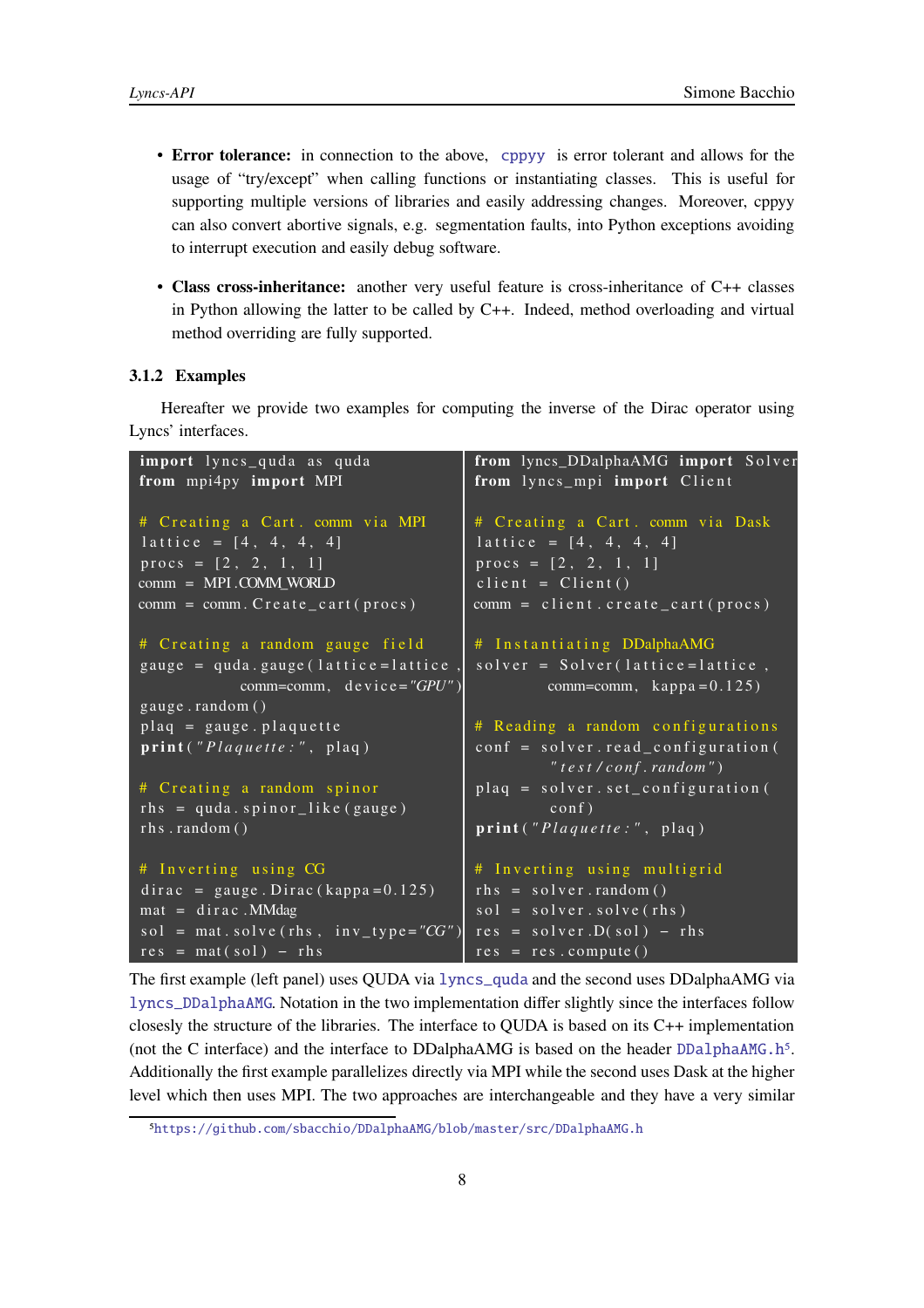initialization (i.e. need to exchange how the communicator is created in the two examples). On the other hand significant differences in the execution apply as outlined in the following section.

#### <span id="page-8-0"></span>**3.2 Parallel computing with Dask and MPI**

Beside standard data-parallelism via domain decomposition using MPI, the Lyncs-API also employs [Dask](#page-3-2) for more advanced features, e.g. task parallelism. In Lyncs the usage of Dask is optional, made compatible with MPI and ease to use (see above example). The core of Dask is a centralized scheduler that receives instructions from a client and assigns tasks to workers. Within the duties of the scheduler are knowledge on the data location, properties and status of workers, management and transfer of data, submission of tasks and dependencies resolution. On top of that, Dask provides high-level interfaces like distributed Numpy arrays via domain decomposition which is of interest for Lattice QCD and it supports all features needed including *halos*. In [lyncs\\_mpi](https://github.com/Lyncs-API/lyncs.mpi) we have developed tools for bridging the gap between Dask and MPI, e.g. grouping workers within a communicator and easy integration in classes.

Going into details of the above examples, while in the left panel the computation proceeds as expected in a MPI-distributed application, in the right panel most of the calculations are delayed. Starting from the creation of the communicator, nothing is actually computed until ".compute()" is called. This means that all steps are collected in a computational graph, which is then passed to the scheduler and computed by the first group of "workers" available.

#### <span id="page-8-1"></span>**3.3 Simplified parallel IO in Python**

Another outcome of the Lyncs-API is a high-level tool for parallel I/O in Python within [lyncs\\_io](https://github.com/Lyncs-API/lyncs.io). The package has a general purpose and implements a simple API for loading and saving distributed data using domain decomposition via either Dask or an MPI Cartesian communicator. The objectives of the package are

- **Seamlessly IO:** we have tried to simplify the IO as much as possible, without having to open files, directly specify the format or using more than one line of code. Three main functions are provided save(obj, filename) for saving, obj=load(filename) for loading and obj=head(filename) for retrieving metadata without loading data. More arguments are available as outlined in the following.
- **Many formats supported**. The file format can be either deduced from the filename's extension or with the option format passed as an argument to the above functions. The structure of the package is flexible enough to easily accommodate new/customized file formats as these arise. For instance we support file formats typical in lattice QCD like LIME.
- **Omission of extension** When saving, if the extension is omitted, the optimal file format is deduced from the data type and the extension is added to the filename. When loading, any extension is considered, i.e. filename.\*, and if only one match is available, the file is loaded.
- **Support for archives**. In case of archives, e.g. HDF5, zip etc., the content can be accessed directly by specifying it in the path. For instance using directory/file.h5/content,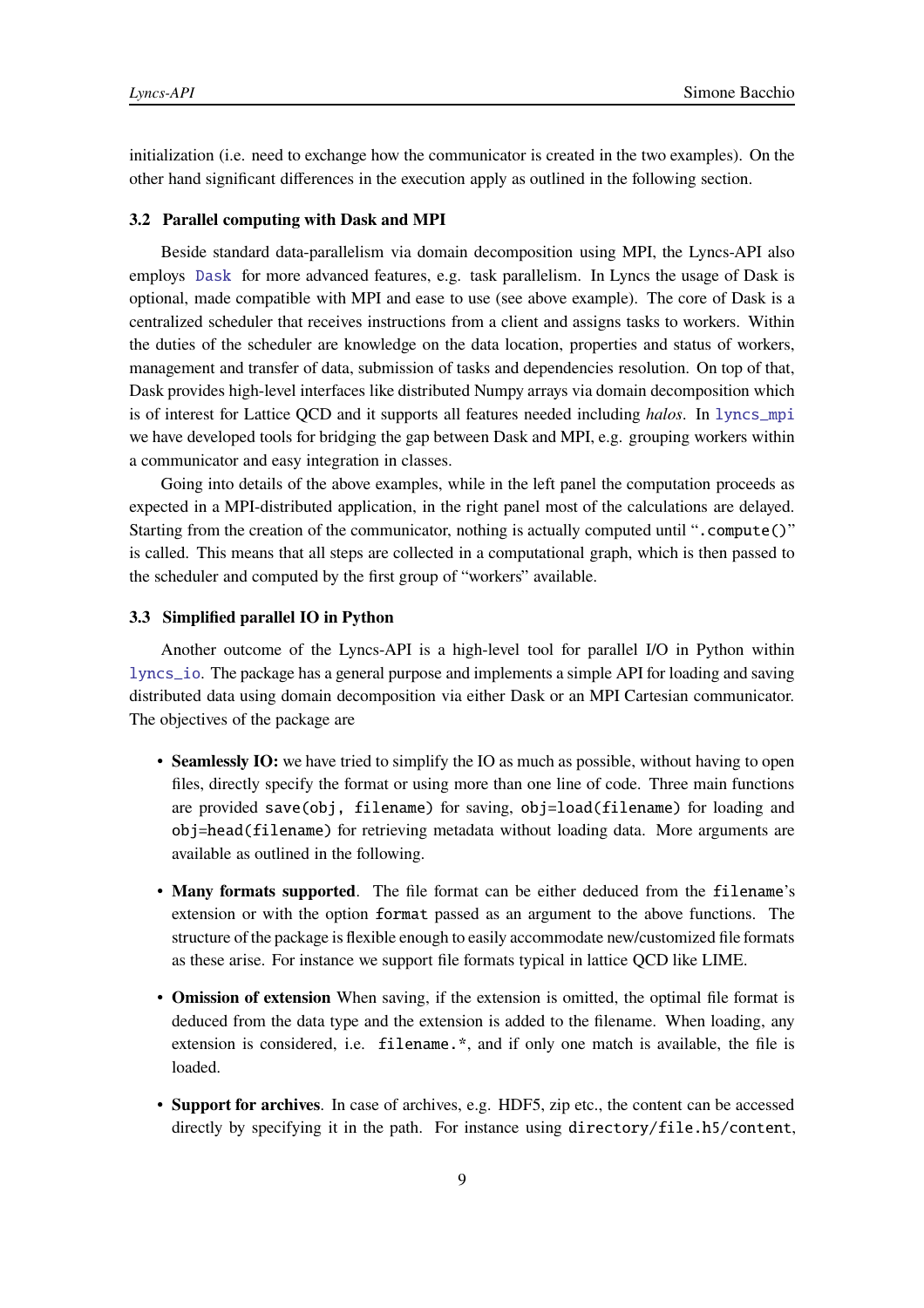directory/file.h5 is the file path, and the remaining is content to be accessed that will be searched inside the file (this is inspired by [h5py](#page-3-3) ).

• **Support for Parallel IO**. Where possible and implemented, parallel IO is supported. This is enabled either via MPI providing a Cartesian communicator with the option comm, or via [Dask](#page-3-2) with the option chunks.

#### <span id="page-9-0"></span>**4. Conclusions and future plans**

In this contribution we have presented the pillars of the Lyncs-API, a new software effort for Lattice QCD applications using the Python programming language. We have described its design, purpose and long term vision. We have provided details on the implementation of its lowlevel building blocks, such as interfaces to libraries, data- and task-parallelism and I/O. We have motivated the choice of Python as a tool for easily addressing new computational challenges in HPC and Lattice QCD, such as the integration of machine learning techniques, usage of task parallelism and achieving the three-Ps towards Exascale supercomputing. The development of the Lyncs-API is strongly motivated by these and wants to be an alternative to more traditional/low-level approaches.

In the short term, our plan is to complete the interface to QUDA, [lyncs\\_quda](https://github.com/Lyncs-API/lyncs.quda), closely following the developments of the library towards 2.0, and to implement [lyncs\\_field](https://github.com/Lyncs-API/lyncs.field) which will be the connecting layer between all libraries allowing for easy exchange and reordering of data. This will be followed by the implementation of more high-level tools and first large-scale applications. A major target of our development is to achieve scalability in HMC simulations using modular computing and multi-tasking. Concluding, with this presentation we wanted to raise awareness on the project and welcome contributions and/or feedback.

#### **Acknowledgments**

This project has received funding under PRACE-6IP, Grant agreement ID: 823767, Project name: LyNcs. LyNcs is one of 10 applications supported by PRACE-6IP, WP8 "Forward Looking Software Solutions". S.B., J.F. and C.S. have received funding under this project. The authors would also like to thank the other members of the LyNcs project for the stimulating collaboration.

## **References**

- <span id="page-9-1"></span>[1] M.A. Clark, R. Babich, K. Barros, R.C. Brower and C. Rebbi, *Solving Lattice QCD systems of equations using mixed precision solvers on GPUs*, *[Comput. Phys. Commun.](https://doi.org/10.1016/j.cpc.2010.05.002)* **181** (2010) 1517 [[0911.3191](https://arxiv.org/abs/0911.3191)].
- <span id="page-9-2"></span>[2] K. Clark, *Preparing for quda 2.0*, in *Lattice2021*, [https://indi.to/SgQDB.](https://indi.to/SgQDB)
- <span id="page-9-3"></span>[3] P. Boyle, A. Yamaguchi, G. Cossu and A. Portelli, *Grid: A next generation data parallel C++ QCD library*, [1512.03487](https://arxiv.org/abs/1512.03487).
- <span id="page-9-4"></span>[4] P. Boyle and M. Lin, *Performance portability strategies for grid c++ expression templates*, .